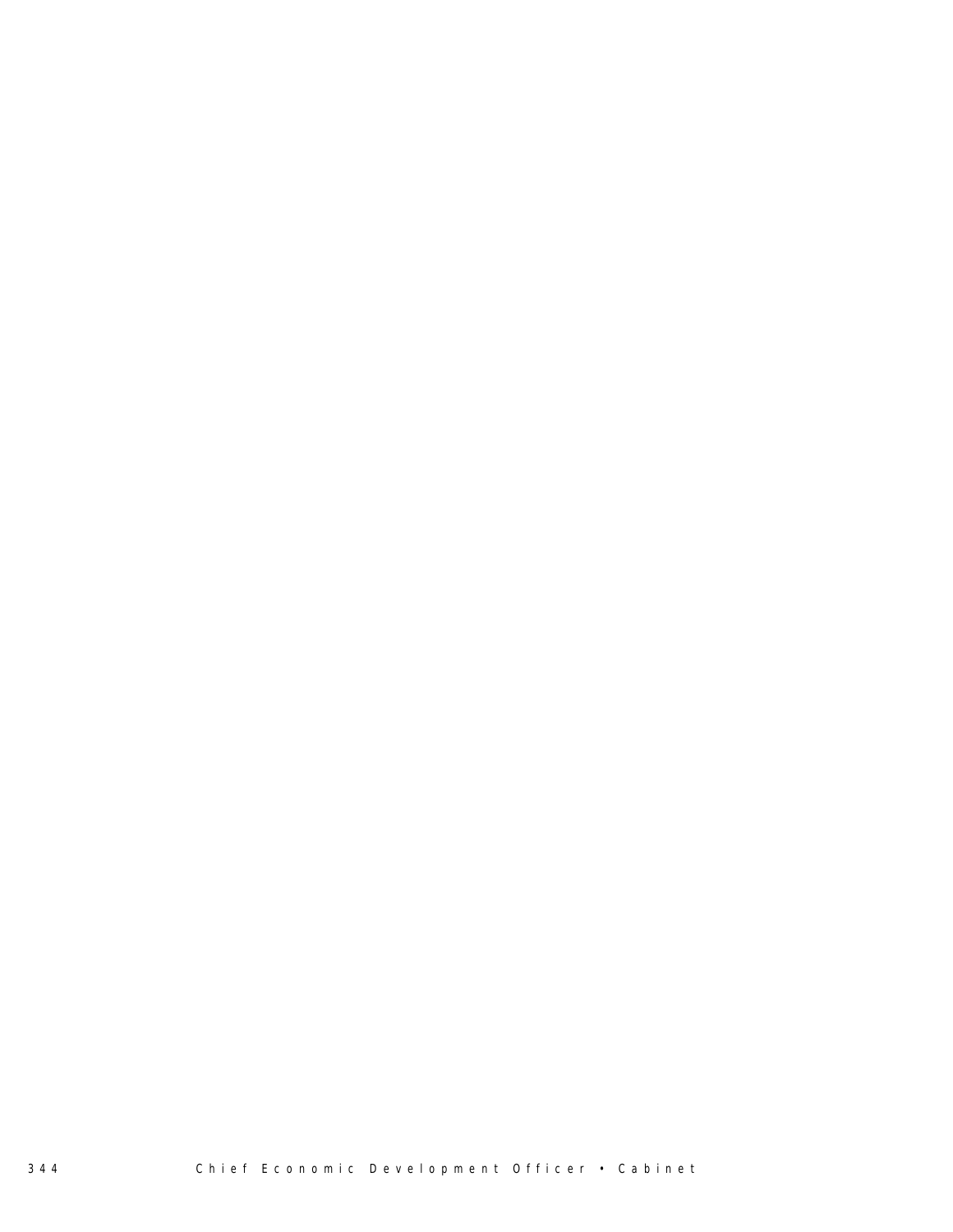# Chief Economic Development Officer

#### *Peter Meade, Chief Economic Development Officer*

#### *Cabinet Mission*

The Economic Development Cabinet is charged with developing and implementing an economic development strategy which will lead Boston into the twenty-first century. Planning, development, housing, marketing, and related financial functions have been restructured and coordinated to operate more efficiently and with accountability to the citizens, both corporate and private, of Boston. Successful completion of these efforts will provide Boston with a solid base on which to grow.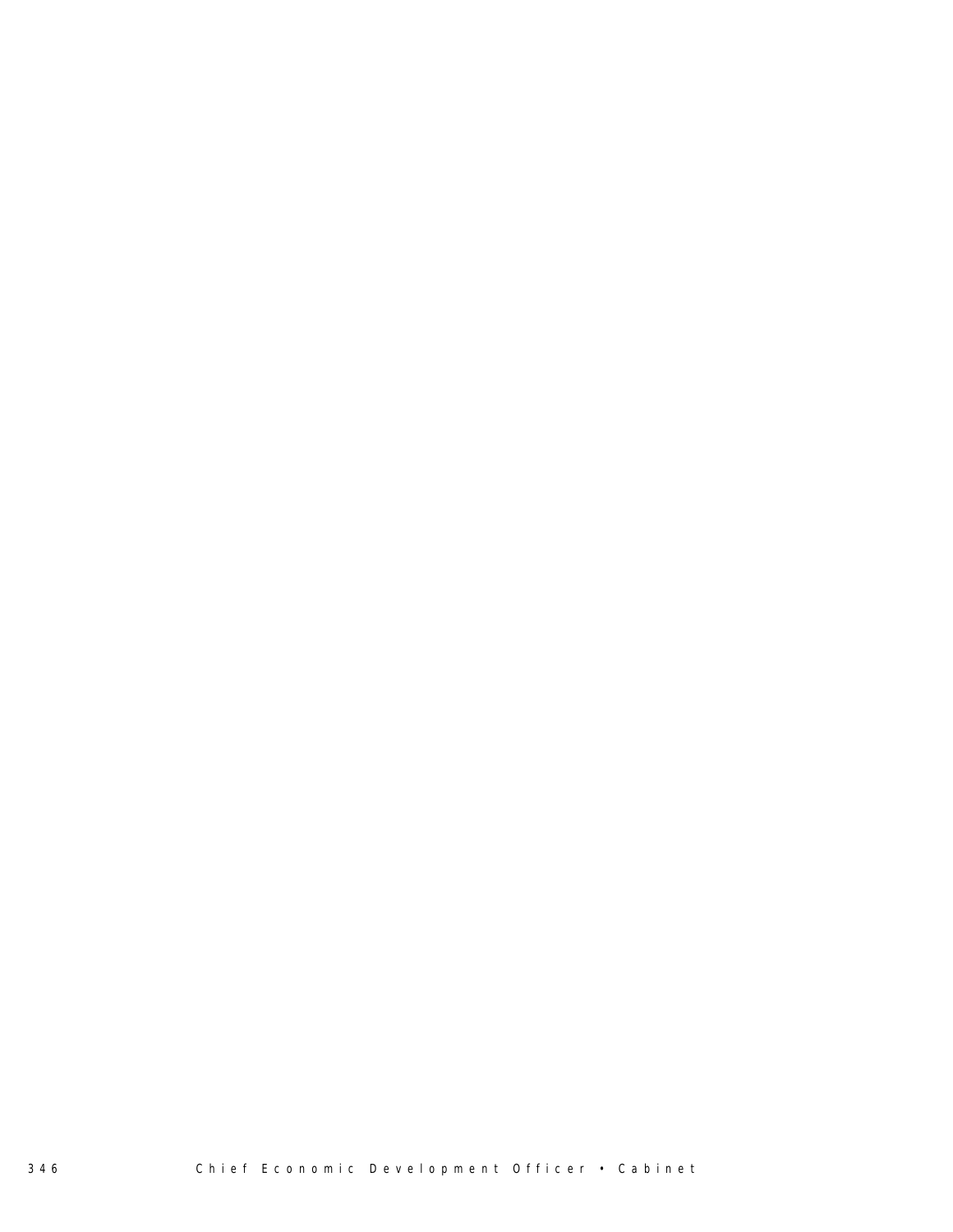# Boston Redevelopment Authority Operating Budget

## *Peter Meade, Director Appropriation: 171*

## *Department Mission*

In partnership with communities, the BRA plans Boston's future while respecting its past. We prepare our residents for new opportunities through training, human services and job creation. The BRA guides physical, social, and economic change in Boston's neighborhoods and its downtown to shape a more prosperous, comfortable, and beautiful city for all.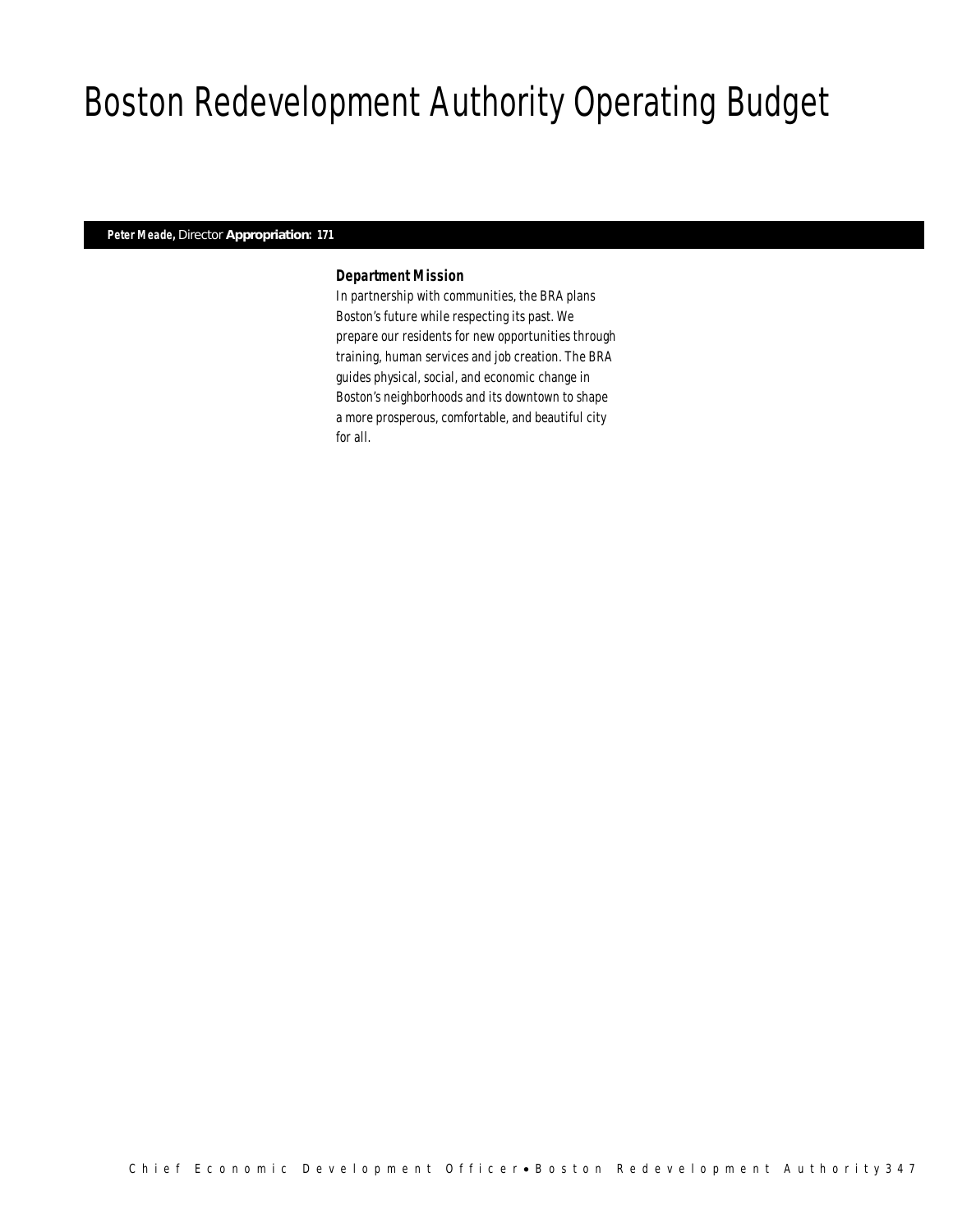## Boston Redevelopment Authority Capital Budget

#### *Overview*

ł

The Boston Redevelopment Authority, functioning as Boston's central planning organization, will continue providing in-house planning expertise and will also help leverage external resources necessary to shape Boston's future. The Capital Plan will support opportunities in the city-owned development areas such as the Charlestown Navy Yard and Boston Marine Industrial Park; Capital funding will be available in FY14 to support projects at these locations that leverage external grants.

#### *FY14 Major Initiatives*

- The Boston Redevelopment Authority will continue the design and construction of the Crossroads Initiative (listed in the Public Works Department budget).
- The street and sidewalk reconstruction of the Newmarket area will continue in FY14. Improved signage, ADA compliant sidewalks and ramps, and general roadway improvements will be included.
- The BRA is also working with Public Works to support design plans that will improve the sidewalks and public realm along Boylston Street, from Arlington Street to Massachusetts Ave.

| <b>Total Department</b> | 1,284,398 | .449.799 | 4,465,000 |
|-------------------------|-----------|----------|-----------|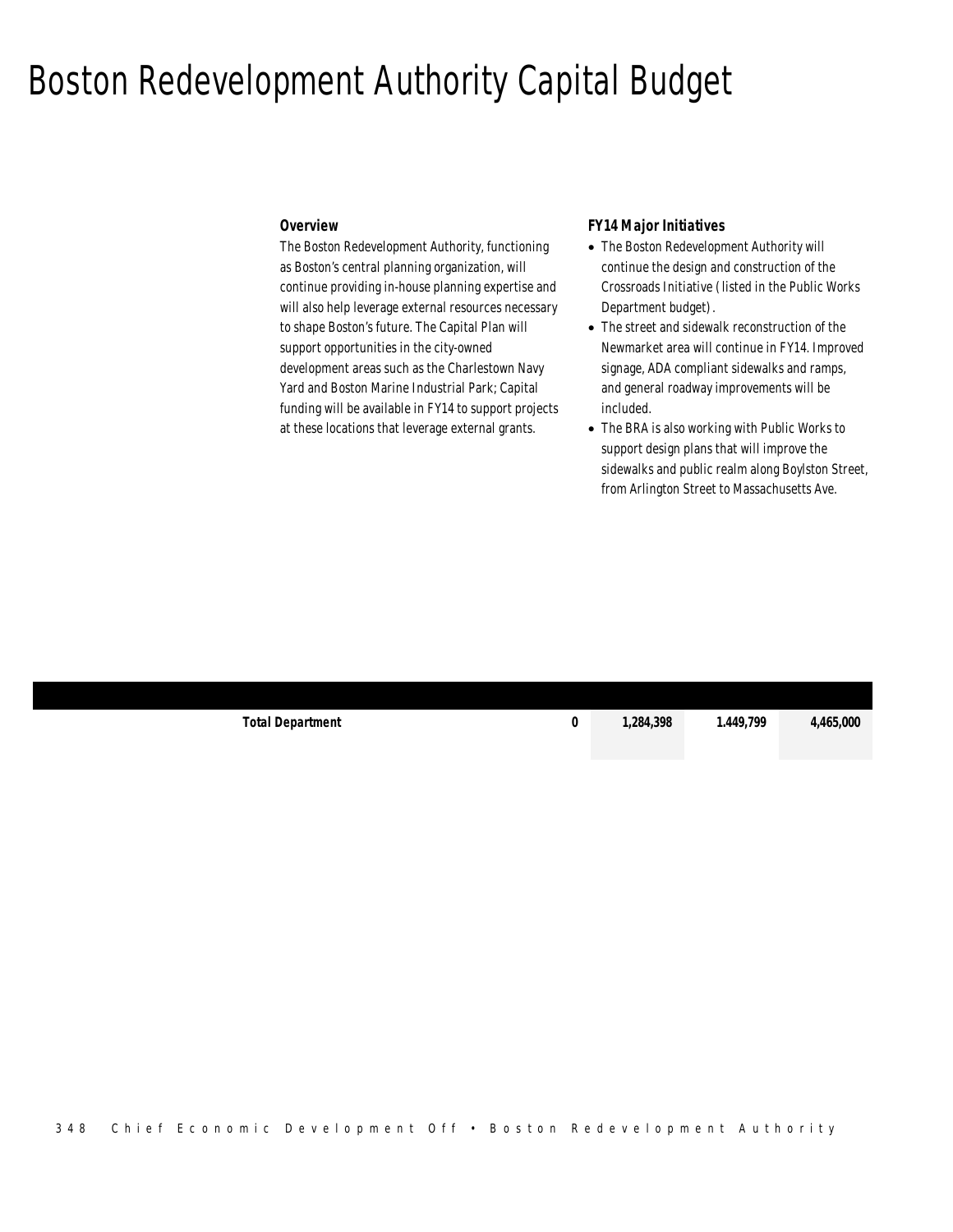#### *BMIP: BLACK FALCON AVENUE AND TERMINAL STREET*

*Project Mission*

 Resurface Black Falcon Avenue and Terminal Street. Replace sidewalk and improve street lighting. *Managing Department,* Boston Redevelopment Authority *Status,* New Project*Location,* South Boston *Operating Impact,* No

| <b>Authorizations</b>                    |          |             |                  |                |           |
|------------------------------------------|----------|-------------|------------------|----------------|-----------|
|                                          |          |             |                  | Non Capital    |           |
| Source                                   | Existing | <b>FY14</b> | Future           | Fund           | Total     |
| City Capital                             |          | 0           | 1,400,000        | $\overline{0}$ | 1,400,000 |
| Grants/Other                             | 0        |             | $\left( \right)$ | 0              | 0         |
| Total                                    | 0        | 0           | 1,400,000        | 0              | 1,400,000 |
| <b>Expenditures (Actual and Planned)</b> |          |             |                  |                |           |
|                                          | Thru     |             |                  |                |           |
| Source                                   | 6/30/12  | <b>FY13</b> | <b>FY14</b>      | FY15-18        | Total     |
| City Capital                             | 0        | $\left($    | 0                | 1.400.000      | 1,400,000 |
| Grants/Other                             |          |             | 0                |                | 0         |
| Total                                    | 0        | $\theta$    | 0                | 1,400,000      | 1,400,000 |
|                                          |          |             |                  |                |           |

### *BMIP: BULKHEAD RESTORATION ALONG FID KENNEDY AVE.*

*Project Mission*

 Replace bulkhead along Fid Kennedy Ave. at the Marine Industrial Park. *Managing Department,* Boston Redevelopment Authority *Status,* To Be Scheduled*Location,* South Boston *Operating Impact,* No

| <b>Authorizations</b>                    |          |             |             |             |           |
|------------------------------------------|----------|-------------|-------------|-------------|-----------|
|                                          |          |             |             | Non Capital |           |
| Source                                   | Existing | <b>FY14</b> | Future      | Fund        | Total     |
| City Capital                             | O        | 0           | 1,500,000   | 0           | 1,500,000 |
| Grants/Other                             | 0        |             |             |             | 0         |
| Total                                    | 0        | 0           | 1,500,000   | 0           | 1,500,000 |
| <b>Expenditures (Actual and Planned)</b> |          |             |             |             |           |
|                                          | Thru     |             |             |             |           |
| Source                                   | 6/30/12  | <b>FY13</b> | <b>FY14</b> | FY15-18     | Total     |
| City Capital                             | 0        | 0           | $\theta$    | 1,500,000   | 1.500.000 |
| Grants/Other                             | 0        | 0           | 0           |             | 0         |
| Total                                    | 0        | $\theta$    | 0           | 1,500,000   | 1,500,000 |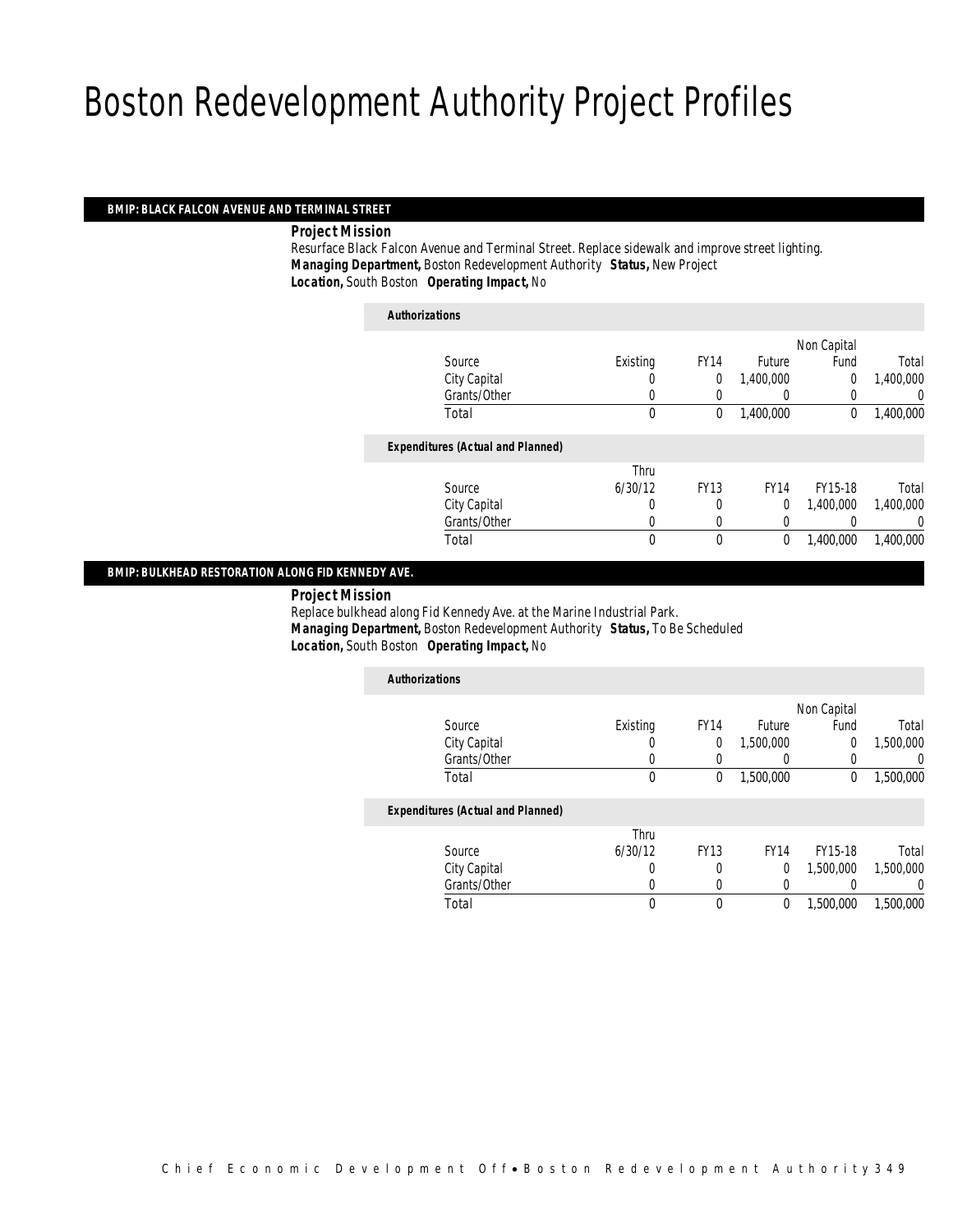#### Perform drainage system improvements. *Managing Department,* Boston Redevelopment Authority *Status,* To Be Scheduled*Location,* South Boston *Operating Impact,* No

*Authorizations*

|                  | Non Capital |               |             |          |                                          |
|------------------|-------------|---------------|-------------|----------|------------------------------------------|
| Total            | Fund        | <b>Future</b> | <b>FY14</b> | Existing | Source                                   |
| 610,000          | 0           | 610.000       | 0           | υ        | City Capital                             |
| $\left( \right)$ |             | O             |             | 0        | Grants/Other                             |
| 610,000          | $\Omega$    | 610,000       | 0           | 0        | Total                                    |
|                  |             |               |             |          | <b>Expenditures (Actual and Planned)</b> |
|                  |             |               |             |          |                                          |
|                  |             |               |             | Thru     |                                          |
| Total            | FY15-18     | <b>FY14</b>   | <b>FY13</b> | 6/30/12  | Source                                   |
| 610,000          | 610,000     | 0             | 0           | 0        | City Capital                             |
| 0                |             | 0             | 0           | 0        | Grants/Other                             |

Prepare design plans and reconstruct Access Roads A & B and resurface Fid Kennedy Ave. west of Tide Street including sidewalks at the Marine Industrial Park.

*Managing Department,* Boston Redevelopment Authority *Status,* In Design*Location,* South Boston *Operating Impact,* No

#### *Authorizations*

|              |           |             |        | Non Capital |           |
|--------------|-----------|-------------|--------|-------------|-----------|
| Source       | Existing  | <b>FY14</b> | Future | Fund        | Total     |
| City Capital | 2,775,000 |             |        |             | 2,775,000 |
| Grants/Other |           |             |        |             |           |
| Total        | 2,775,000 |             |        |             | 2,775,000 |

#### *Expenditures (Actual and Planned)*

|              | Thru    |             |             |         |           |
|--------------|---------|-------------|-------------|---------|-----------|
| Source       | 6/30/12 | <b>FY13</b> | <b>FY14</b> | FY15-18 | Total     |
| City Capital | 113,432 | 200,000     | 2,000,000   | 461.568 | 2,775,000 |
| Grants/Other |         |             |             |         |           |
| Total        | 113,432 | 200,000     | 2,000,000   | 461.568 | 2,775,000 |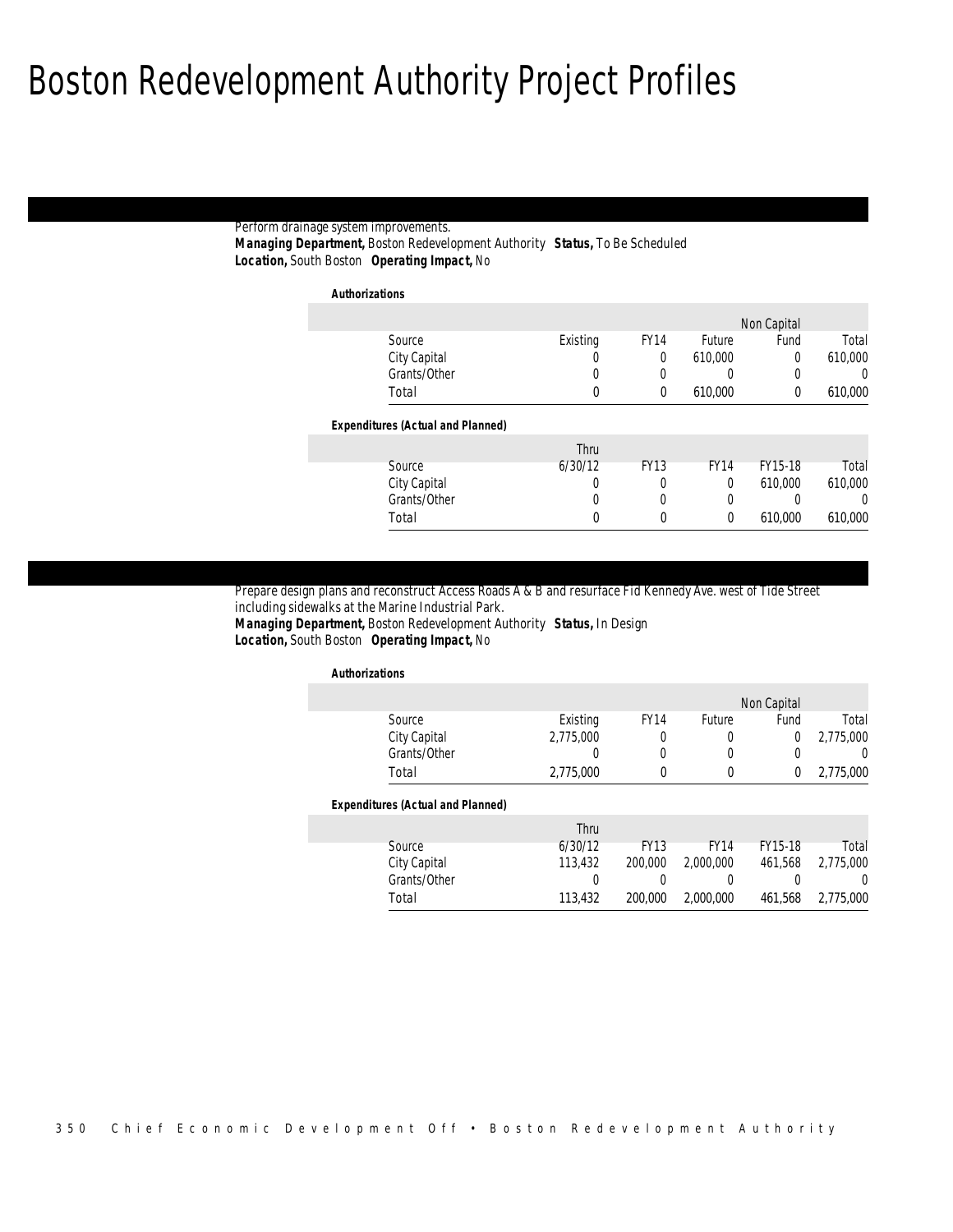## *BMIP: SOUTH AND EAST JETTY REPAIRS*

#### *Project Mission*

 Patch and fill sink holes adjacent to the deteriorated bulkhead, and restore safety and security barriers around the south and east jetty.

*Managing Department,* Boston Redevelopment Authority *Status,* New Project*Location,* South Boston *Operating Impact,* No

| <b>Authorizations</b>                    |          |             |                  |             |         |
|------------------------------------------|----------|-------------|------------------|-------------|---------|
|                                          |          |             |                  | Non Capital |         |
| Source                                   | Existing | <b>FY14</b> | <b>Future</b>    | Fund        | Total   |
| City Capital                             |          | $\theta$    | 450,000          | 0           | 450,000 |
| Grants/Other                             | 0        |             | $\left( \right)$ | 0           | 0       |
| Total                                    | 0        | 0           | 450,000          | 0           | 450,000 |
| <b>Expenditures (Actual and Planned)</b> |          |             |                  |             |         |
|                                          | Thru     |             |                  |             |         |
| Source                                   | 6/30/12  | <b>FY13</b> | <b>FY14</b>      | FY15-18     | Total   |
| City Capital                             | 0        | 0           | $\theta$         | 450.000     | 450,000 |
| Grants/Other                             | 0        | 0           | 0                |             | 0       |
| Total                                    | 0        | $\theta$    | $\theta$         | 450,000     | 450,000 |
|                                          |          |             |                  |             |         |

### *BMIP: WHARF 8 BULKHEAD REHABILITATION*

 *Project Mission* Replace the existing bulkhead.*Managing Department,* Boston Redevelopment Authority *Status,* To Be Scheduled

*Location,* South Boston *Operating Impact,* No

| <b>Authorizations</b>                    |             |             |               |             |           |
|------------------------------------------|-------------|-------------|---------------|-------------|-----------|
|                                          |             |             |               | Non Capital |           |
| Source                                   | Existing    | <b>FY14</b> | <b>Future</b> | Fund        | Total     |
| City Capital                             | 0           | 200,000     | 1.800.000     | 0           | 2,000,000 |
| Grants/Other                             | 0           |             | 0             | 0           | 0         |
| Total                                    | $\mathbf 0$ | 200,000     | 1,800,000     | 0           | 2.000.000 |
| <b>Expenditures (Actual and Planned)</b> |             |             |               |             |           |
|                                          | Thru        |             |               |             |           |
| Source                                   | 6/30/12     | <b>FY13</b> | <b>FY14</b>   | FY15-18     | Total     |
| City Capital                             | 0           | $\Omega$    | 100,000       | 1.900.000   | 2.000.000 |
| Grants/Other                             | 0           |             |               |             | 0         |
| Total                                    | 0           | 0           | 100,000       | 1,900,000   | 2.000.000 |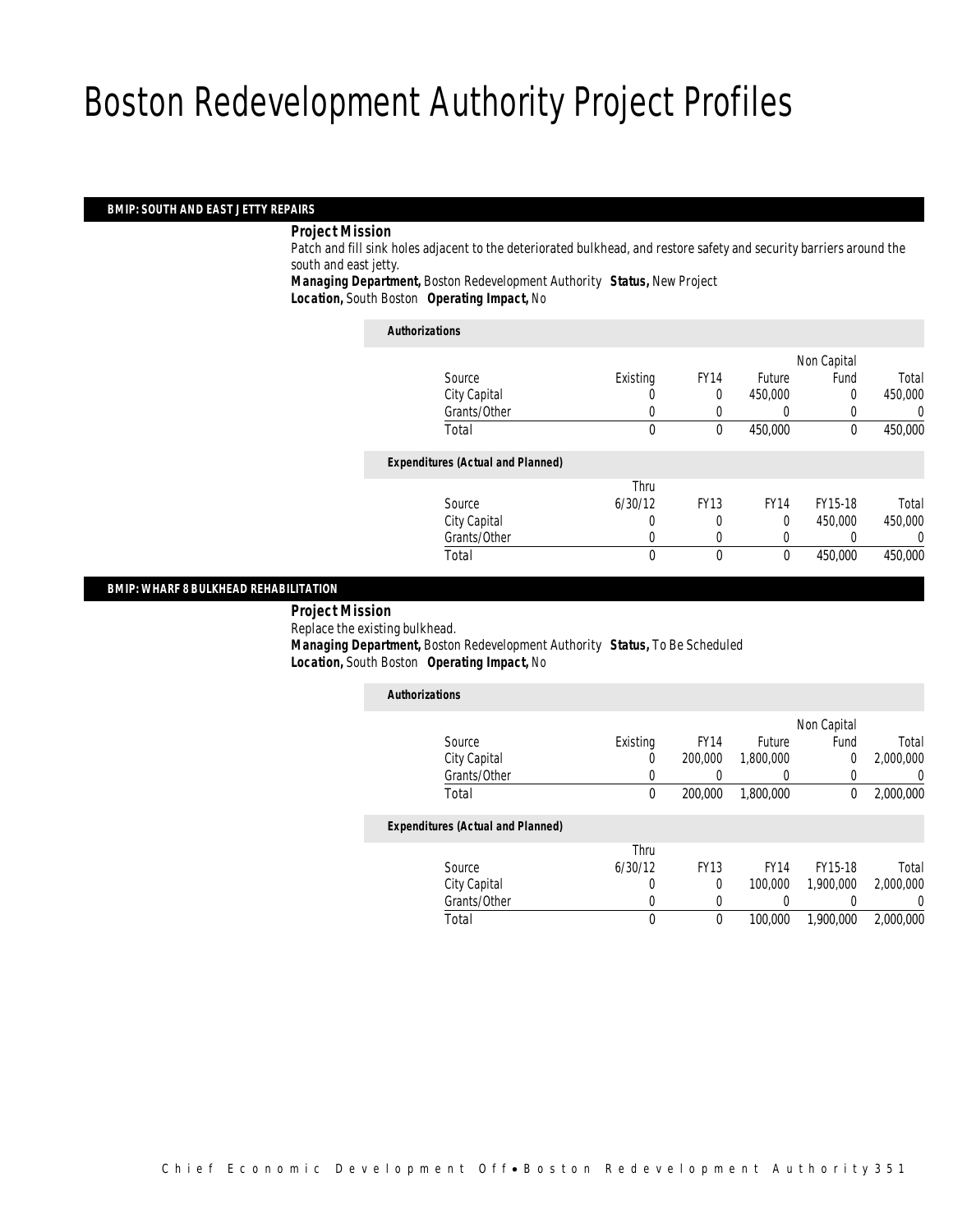*Authorizations*

#### *BOYLSTON STREET DEMONSTRATION BLOCK*

## *Project Mission*

Construction of the public zones of the north side of Boylston Street in the Dartmouth to Exeter Street block. *Managing Department,* Public Works Department *Status,* New Project*Location,* Back Bay/Beacon Hill *Operating Impact,* No

| Authorizations                           |          |             |             |             |         |
|------------------------------------------|----------|-------------|-------------|-------------|---------|
|                                          |          |             |             | Non Capital |         |
| Source                                   | Existing | <b>FY14</b> | Future      | Fund        | Total   |
| City Capital                             | $\left($ | 140,000     | 0           | 0           | 140,000 |
| Grants/Other                             | 0        |             | 0           |             | 0       |
| Total                                    | 0        | 140,000     | 0           | 0           | 140,000 |
| <b>Expenditures (Actual and Planned)</b> |          |             |             |             |         |
|                                          | Thru     |             |             |             |         |
| Source                                   | 6/30/12  | <b>FY13</b> | <b>FY14</b> | FY15-18     | Total   |
| City Capital                             | 0        | 0           | 15,000      | 125,000     | 140,000 |
| Grants/Other                             | 0        | 0           | 0           |             | 0       |
| Total                                    | 0        | $\mathbf 0$ | 15,000      | 125,000     | 140,000 |

#### *BOYLSTON STREET DESIGN*

#### *Project Mission*

Preliminary design services for improvements to sidewalks and public realm on the north side and south side of Boylston Street from Arlington Street to Massachusetts Avenue. *Managing Department,* Boston Redevelopment Authority *Status,* New Project

| Location, Back Bay/Beacon Hill Operating Impact, No |  |
|-----------------------------------------------------|--|
|-----------------------------------------------------|--|

| <b>Authorizations</b>                    |          |             |                  |             |                  |
|------------------------------------------|----------|-------------|------------------|-------------|------------------|
|                                          |          |             |                  | Non Capital |                  |
| Source                                   | Existing | <b>FY14</b> | Future           | Fund        | Total            |
| City Capital                             | U        | 300,000     |                  | $\Omega$    | 300,000          |
| Grants/Other                             | 0        |             | $\left( \right)$ |             | $\left( \right)$ |
| Total                                    | $\theta$ | 300,000     | $\mathbf{0}$     | $\Omega$    | 300,000          |
| <b>Expenditures (Actual and Planned)</b> |          |             |                  |             |                  |
|                                          | Thru     |             |                  |             |                  |
| Source                                   | 6/30/12  | <b>FY13</b> | <b>FY14</b>      | FY15-18     | Total            |
| City Capital                             | 0        | 0           | 150,000          | 150,000     | 300,000          |
| Grants/Other                             | 0        |             |                  |             |                  |
| Total                                    | 0        | 0           | 150,000          | 150,000     | 300,000          |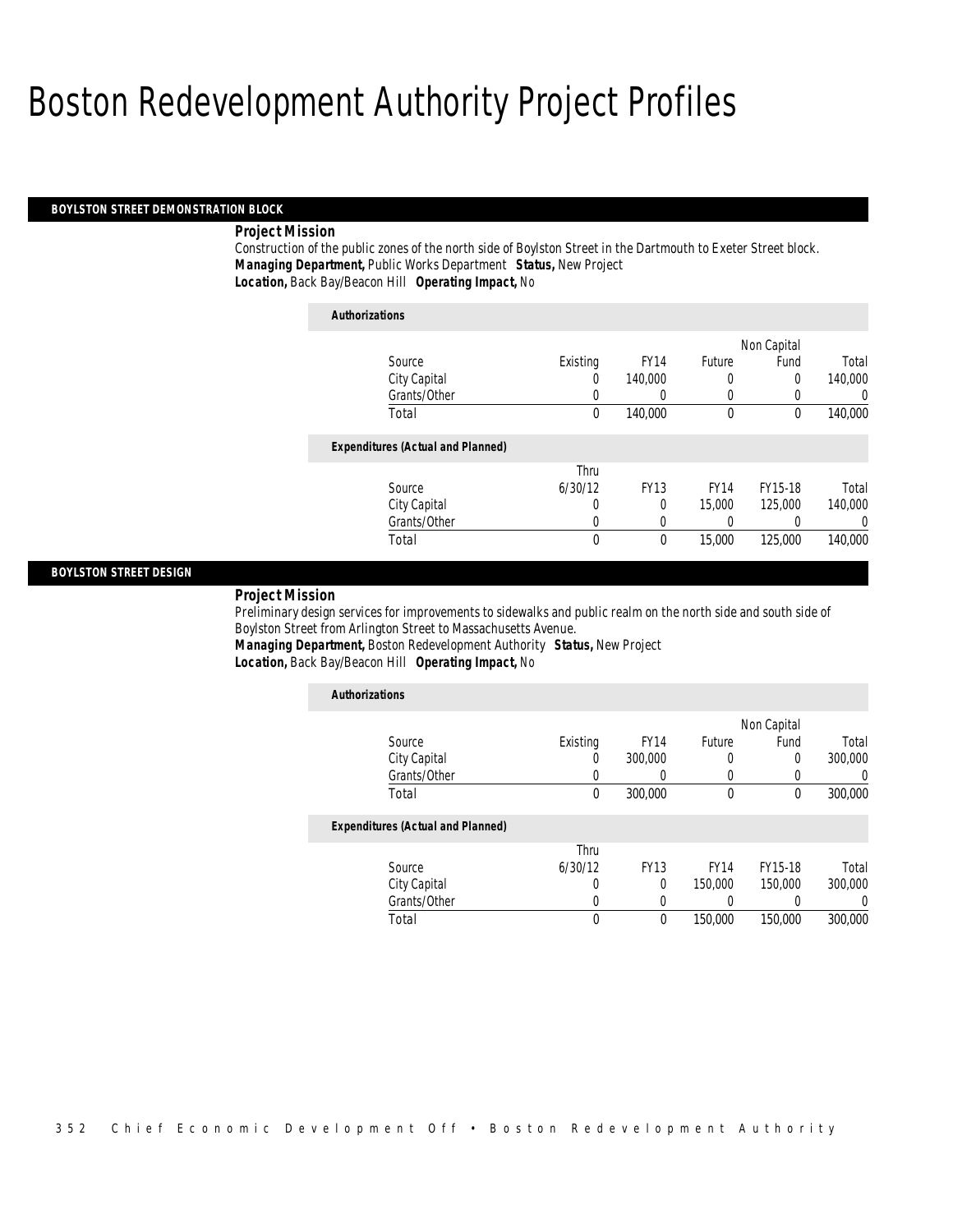#### *CNY: PIER 3 IMPROVEMENTS PHASE II*

## *Project Mission*

 Design and construct a pedestrian bridge and complete design/engineering plans for future phases. *Managing Department,* Boston Redevelopment Authority *Status,* To Be Scheduled*Location,* Charlestown *Operating Impact,* No

| <b>Authorizations</b>                    |          |             |               |             |         |
|------------------------------------------|----------|-------------|---------------|-------------|---------|
|                                          |          |             |               | Non Capital |         |
| Source                                   | Existing | <b>FY14</b> | <b>Future</b> | Fund        | Total   |
| City Capital                             | 212,500  |             | 0             | 0           | 212,500 |
| Grants/Other                             | 0        | 0           | 0             | 667,500     | 667,500 |
| Total                                    | 212,500  | 0           | 0             | 667,500     | 880,000 |
| <b>Expenditures (Actual and Planned)</b> |          |             |               |             |         |
|                                          | Thru     |             |               |             |         |
| Source                                   | 6/30/12  | <b>FY13</b> | <b>FY14</b>   | FY15-18     | Total   |
| City Capital                             | $\theta$ | 0           | $\Omega$      | 212,500     | 212,500 |
| Grants/Other                             | 0        |             |               |             | 0       |
| Total                                    | 0        | 0           | 0             | 212,500     | 212,500 |
|                                          |          |             |               |             |         |

#### *CNY: PIER 4 IMPROVEMENTS*

#### *Project Mission*

 Design the dredging and installation of floats, gangways, utilities, handrail improvements and a fender system at Pier 4 at the Charlestown Navy Yard. External marine facility construction funding anticipated. *Managing Department,* Boston Redevelopment Authority *Status,* To Be Scheduled

## *Location,* Charlestown *Operating Impact,* No

| <b>Authorizations</b>                    |          |             |             |             |           |
|------------------------------------------|----------|-------------|-------------|-------------|-----------|
|                                          |          |             |             | Non Capital |           |
| Source                                   | Existing | <b>FY14</b> | Future      | Fund        | Total     |
| City Capital                             | 627,500  | 0           | 300,000     | 0           | 927,500   |
| Grants/Other                             | 0        | 0           | 0           | 1.583.500   | 1,583,500 |
| Total                                    | 627,500  | 0           | 300,000     | 1.583.500   | 2,511,000 |
| <b>Expenditures (Actual and Planned)</b> |          |             |             |             |           |
|                                          | Thru     |             |             |             |           |
| Source                                   | 6/30/12  | <b>FY13</b> | <b>FY14</b> | FY15-18     | Total     |
| City Capital                             | 82.608   | 0           | $\theta$    | 844.892     | 927.500   |
| Grants/Other                             | 0        | 0           | 0           |             | 0         |
| Total                                    | 82,608   | 0           | 0           | 844.892     | 927.500   |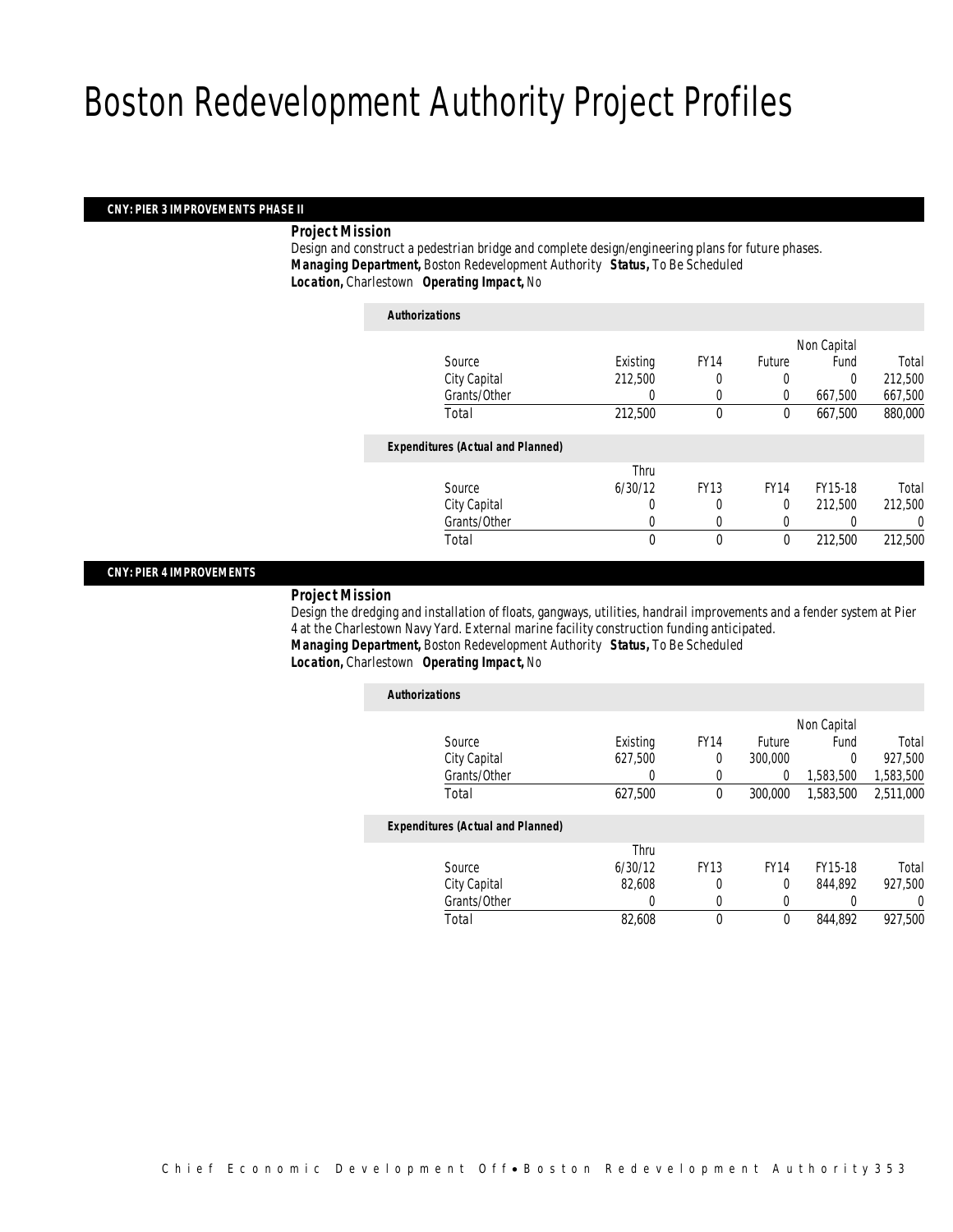## Replace fountain pump system and gratings. *Managing Department,* Boston Redevelopment Authority *Status,* New Project*Location,* Charlestown *Operating Impact,* No

*Authorizations*

|          | Non Capital |               |                  |          |                                          |
|----------|-------------|---------------|------------------|----------|------------------------------------------|
| Total    | Fund        | <b>Future</b> | <b>FY14</b>      | Existing | Source                                   |
| 155,000  | 0           | 0             | 0                | 155,000  | City Capital                             |
| $\Omega$ |             | 0             | $\left( \right)$ | O        | Grants/Other                             |
| 155,000  | 0           | 0             | 0                | 155,000  | Total                                    |
|          |             |               |                  |          | <b>Expenditures (Actual and Planned)</b> |
|          |             |               |                  |          |                                          |
|          |             |               |                  | Thru     |                                          |
| Total    | FY15-18     | <b>FY14</b>   | <b>FY13</b>      | 6/30/12  | Source                                   |
| 155,000  | 0           | 155,000       | 0                | 0        | City Capital                             |
| $\Omega$ | 0           | 0             | 0                | 0        | Grants/Other                             |

Engineering services for the streets and areaways and redesign of the pedestrian mall in coordination with the Downtown Business Improvement District.

*Managing Department,* Boston Redevelopment Authority *Status,* In Design*Location,* Central Business District *Operating Impact,* No

#### *Authorizations*

|              |           |             |               | Non Capital |           |
|--------------|-----------|-------------|---------------|-------------|-----------|
| Source       | Existing  | <b>FY14</b> | <b>Future</b> | Fund        | Total     |
| City Capital | 1.000.000 |             |               |             | 1,000,000 |
| Grants/Other |           |             |               | 100.000     | 100,000   |
| Total        | 1.000.000 |             |               | 100,000     | 1,100,000 |

#### *Expenditures (Actual and Planned)*

|              | Thru    |             |             |         |           |
|--------------|---------|-------------|-------------|---------|-----------|
| Source       | 6/30/12 | <b>FY13</b> | <b>FY14</b> | FY15-18 | Total     |
| City Capital | 3.792   | 200,000     | 275,000     | 521,208 | 1,000,000 |
| Grants/Other |         |             |             |         |           |
| Total        | 3.792   | 200,000     | 275,000     | 521,208 | 1,000,000 |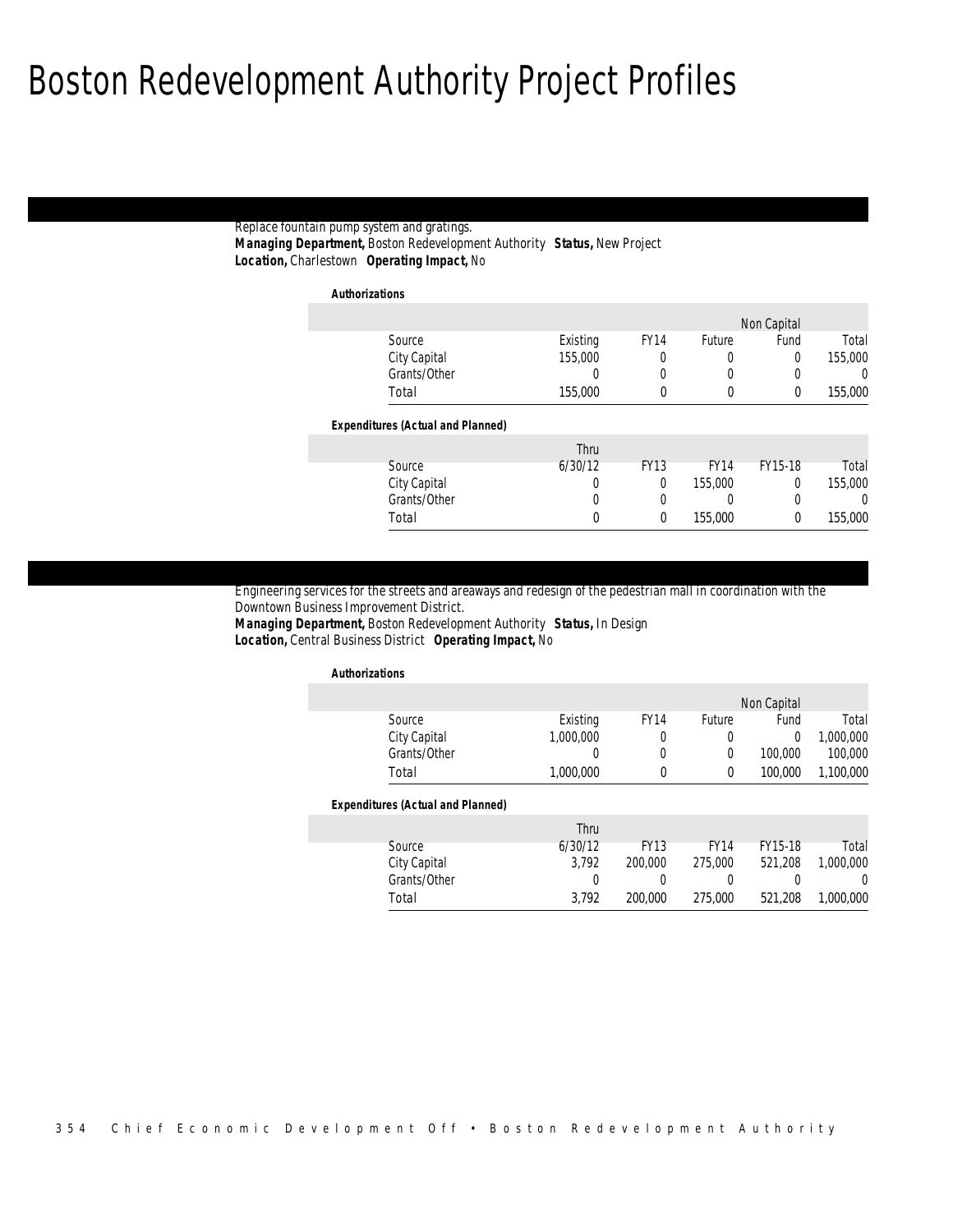### *EAST BOSTON GREENWAY*

### *Project Mission*

 Design and construction for the final segment of the East Boston Greenway. *Managing Department,* Boston Redevelopment Authority *Status,* To Be Scheduled*Location,* East Boston *Operating Impact,* No

| <b>Authorizations</b>                    |                  |                  |             |             |         |
|------------------------------------------|------------------|------------------|-------------|-------------|---------|
|                                          |                  |                  |             | Non Capital |         |
| Source                                   | Existing         | <b>FY14</b>      | Future      | Fund        | Total   |
| City Capital                             | 265,000          | 700,000          | 0           | 0           | 965,000 |
| Grants/Other                             | 0                | $\left( \right)$ | 0           | 0           | 0       |
| Total                                    | 265,000          | 700,000          | $\mathbf 0$ | 0           | 965,000 |
| <b>Expenditures (Actual and Planned)</b> |                  |                  |             |             |         |
|                                          | Thru             |                  |             |             |         |
| Source                                   | 6/30/12          | <b>FY13</b>      | <b>FY14</b> | FY15-18     | Total   |
| City Capital                             | 0                | $\Omega$         | 100,000     | 865,000     | 965,000 |
| Grants/Other                             | 0                | 0                |             |             | 0       |
| Total                                    | $\boldsymbol{0}$ | $\mathbf{0}$     | 100,000     | 865,000     | 965,000 |
|                                          |                  |                  |             |             |         |

## *HARRISON AVENUE IMPROVEMENTS*

#### *Project Mission*

 Road reconstruction improvements to Harrison Ave between Berkeley Street and Herald Street. *Managing Department,* Public Works Department *Status,* New Project*Location,* South End *Operating Impact,* No

| <b>Authorizations</b>                    |          |             |             |                |           |
|------------------------------------------|----------|-------------|-------------|----------------|-----------|
|                                          |          |             |             | Non Capital    |           |
| Source                                   | Existing | <b>FY14</b> | Future      | Fund           | Total     |
| City Capital                             | 0        | 100,000     | 3.720.000   | $\overline{0}$ | 3,820,000 |
| Grants/Other                             | 0        |             | 0           | 0              | 0         |
| Total                                    | 0        | 100,000     | 3,720,000   | 0              | 3,820,000 |
| <b>Expenditures (Actual and Planned)</b> |          |             |             |                |           |
|                                          | Thru     |             |             |                |           |
| Source                                   | 6/30/12  | <b>FY13</b> | <b>FY14</b> | FY15-18        | Total     |
| City Capital                             | 0        | 0           | 20,000      | 3.800.000      | 3,820,000 |
| Grants/Other                             | 0        | $\left($    | 0           |                | $\Omega$  |
| Total                                    | 0        | 0           | 20,000      | 3,800,000      | 3,820,000 |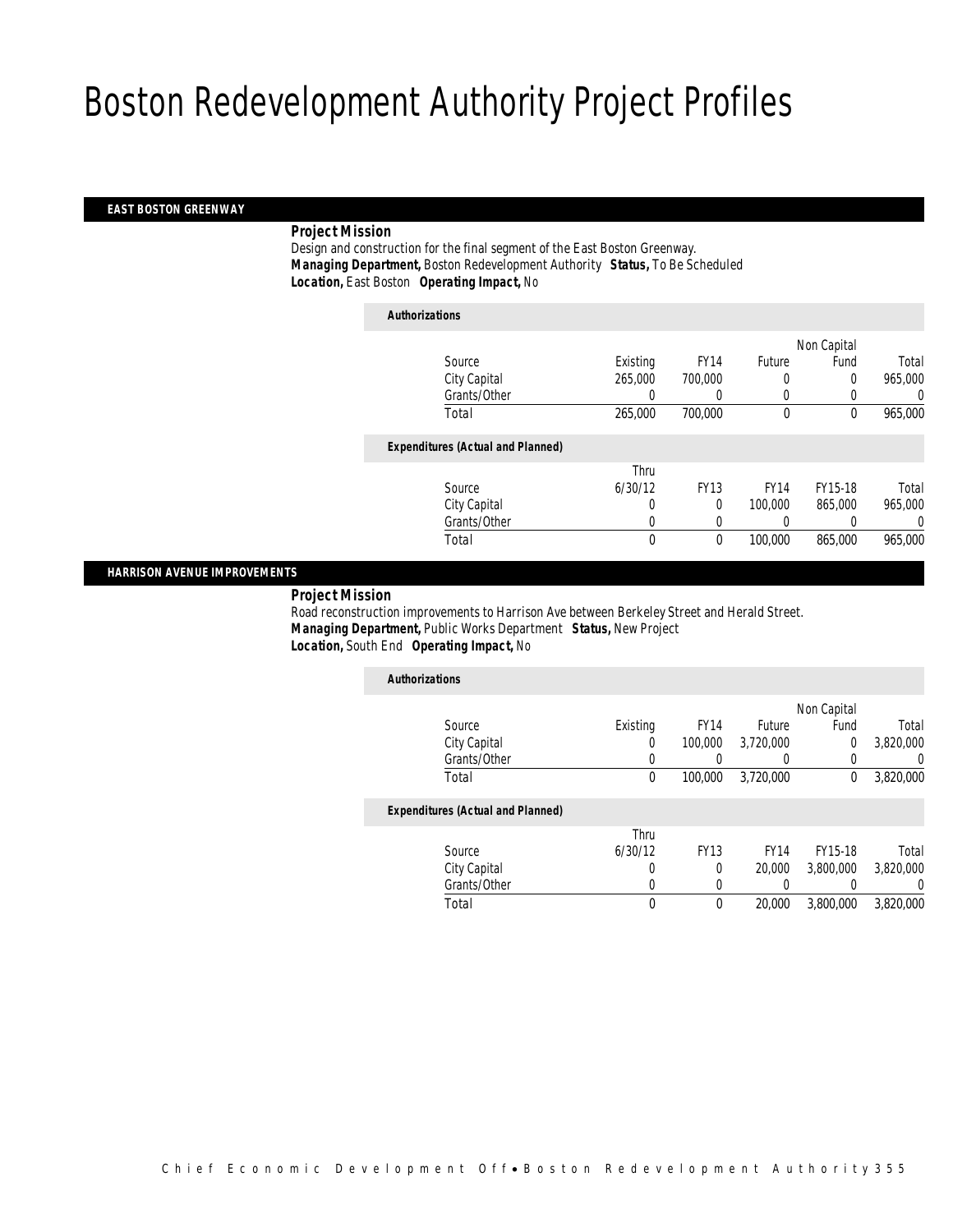Preliminary design services to bring design to a complete street standard with a cycle track including but not limited to reconstruction of roadway and sidewalk. *Managing Department,* Boston Redevelopment Authority *Status,* New Project

*Location,* Dorchester *Operating Impact,* No

*Authorizations*

|                  | Non Capital |             |             |          |                                          |
|------------------|-------------|-------------|-------------|----------|------------------------------------------|
| Total            | Fund        | Future      | <b>FY14</b> | Existing | Source                                   |
| 500,000          | 0           | 0           | 500,000     | 0        | City Capital                             |
| $\left( \right)$ | 0           | 0           | 0           | 0        | Grants/Other                             |
| 500,000          | 0           | 0           | 500,000     | 0        | Total                                    |
|                  |             |             |             |          | <b>Expenditures (Actual and Planned)</b> |
|                  |             |             |             |          |                                          |
|                  |             |             |             | Thru     |                                          |
| Total            | FY15-18     | <b>FY14</b> | <b>FY13</b> | 6/30/12  | Source                                   |
| 500,000          | 250,000     | 250,000     | 0           | 0        | City Capital                             |
| 0                |             | 0           | 0           | 0        | Grants/Other                             |

#### Construct new sidewalks and rehabilitate existing roadway infrastructure.

 *Managing Department,* Boston Redevelopment Authority *Status,* In Construction*Location,* Roxbury *Operating Impact,* No

#### *Authorizations*

| Source       | Existing  | <b>FY14</b> | Future | Fund | Total       |
|--------------|-----------|-------------|--------|------|-------------|
| City Capital | 2,200,000 |             |        |      | 2,200,000   |
| Grants/Other |           |             |        |      |             |
| Total        | 2.200.000 |             |        |      | 2,200,000   |
|              |           |             |        |      | Non Capital |

#### *Expenditures (Actual and Planned)*

|              | Thru    |             |             |         |           |
|--------------|---------|-------------|-------------|---------|-----------|
| Source       | 6/30/12 | <b>FY13</b> | <b>FY14</b> | FY15-18 | Total     |
| City Capital |         | 1,000,000   | 1.200.000   |         | 2,200,000 |
| Grants/Other |         |             |             |         |           |
| Total        |         | 1.000.000   | 1,200,000   |         | 2,200,000 |